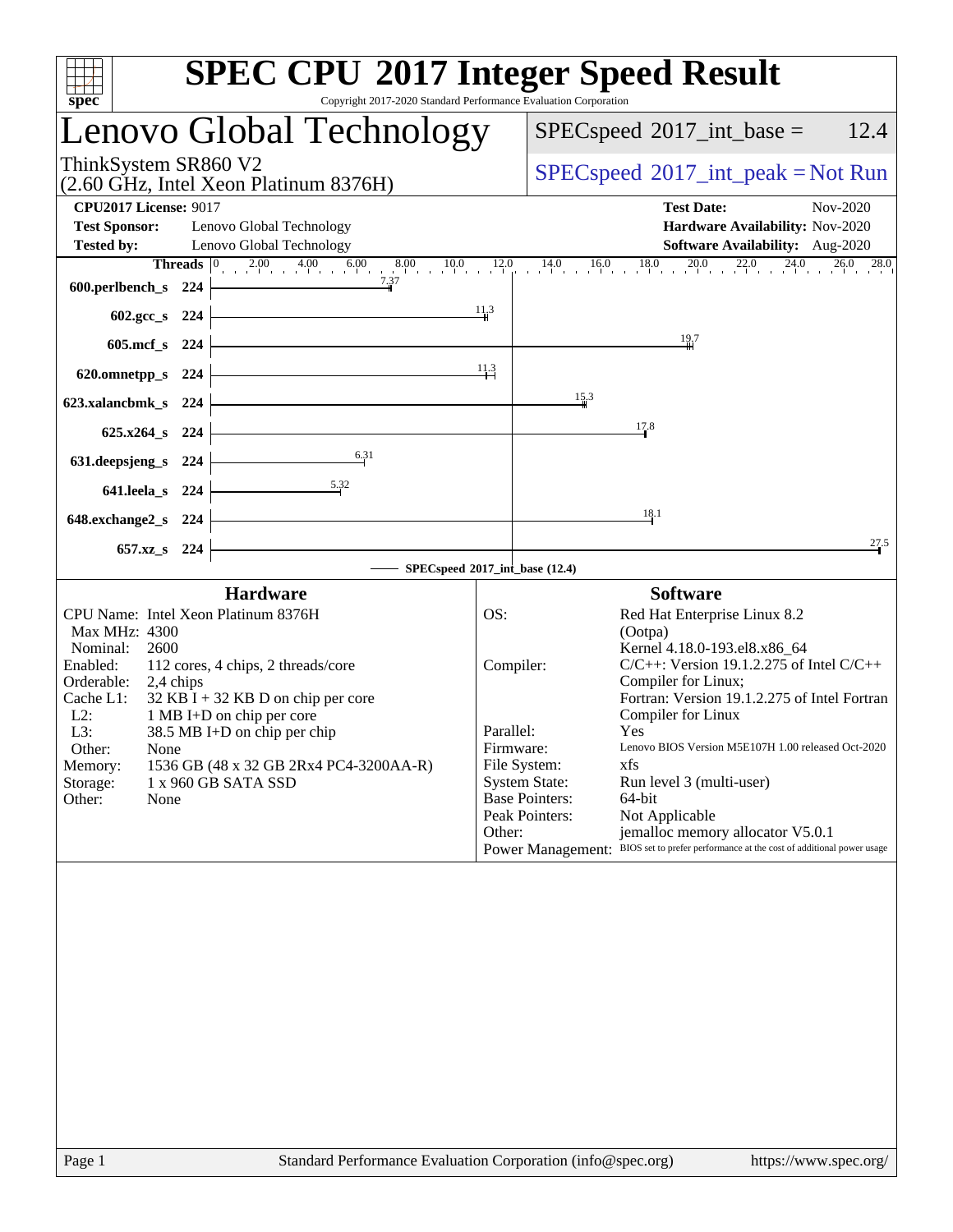

## Lenovo Global Technology

(2.60 GHz, Intel Xeon Platinum 8376H)

 $SPEC speed^{\circ}2017\_int\_base = 12.4$ 

## ThinkSystem SR860 V2<br>  $\begin{array}{c} \text{SPEC speed} \textdegree 2017\_int\_peak = Not Run \end{array}$

**[CPU2017 License:](http://www.spec.org/auto/cpu2017/Docs/result-fields.html#CPU2017License)** 9017 **[Test Date:](http://www.spec.org/auto/cpu2017/Docs/result-fields.html#TestDate)** Nov-2020

**[Test Sponsor:](http://www.spec.org/auto/cpu2017/Docs/result-fields.html#TestSponsor)** Lenovo Global Technology **[Hardware Availability:](http://www.spec.org/auto/cpu2017/Docs/result-fields.html#HardwareAvailability)** Nov-2020

**[Tested by:](http://www.spec.org/auto/cpu2017/Docs/result-fields.html#Testedby)** Lenovo Global Technology **[Software Availability:](http://www.spec.org/auto/cpu2017/Docs/result-fields.html#SoftwareAvailability)** Aug-2020

## **[Results Table](http://www.spec.org/auto/cpu2017/Docs/result-fields.html#ResultsTable)**

|                             | <b>Base</b>    |                |              |                |       |                | <b>Peak</b> |                |                |              |                |              |                |              |
|-----------------------------|----------------|----------------|--------------|----------------|-------|----------------|-------------|----------------|----------------|--------------|----------------|--------------|----------------|--------------|
| <b>Benchmark</b>            | <b>Threads</b> | <b>Seconds</b> | <b>Ratio</b> | <b>Seconds</b> | Ratio | <b>Seconds</b> | Ratio       | <b>Threads</b> | <b>Seconds</b> | <b>Ratio</b> | <b>Seconds</b> | <b>Ratio</b> | <b>Seconds</b> | <b>Ratio</b> |
| 600.perlbench_s             | 224            | 242            | 7.32         | 239            | 7.43  | <u>241</u>     | 7.37        |                |                |              |                |              |                |              |
| $602.\text{gcc}\_\text{s}$  | 224            | 354            | 11.3         | 354            | 11.2  | 350            | 11.4        |                |                |              |                |              |                |              |
| $605$ .mcf s                | 224            | 241            | 19.6         | 240            | 19.7  | 239            | 19.8        |                |                |              |                |              |                |              |
| 620.omnetpp_s               | 224            | 140            | 11.7         | 144            | 11.3  | 144            | 11.3        |                |                |              |                |              |                |              |
| 623.xalancbmk s             | 224            | 92.7           | 15.3         | 92.0           | 15.4  | 92.4           | 15.3        |                |                |              |                |              |                |              |
| $625.x264$ s                | 224            | 99.1           | 17.8         | 98.7           | 17.9  | 98.8           | 17.8        |                |                |              |                |              |                |              |
| 631.deepsjeng_s             | 224            | 227            | 6.31         | 227            | 6.32  | 227            | 6.30        |                |                |              |                |              |                |              |
| 641.leela s                 | 224            | 321            | 5.32         | 321            | 5.32  | 321            | 5.32        |                |                |              |                |              |                |              |
| 648.exchange2_s             | 224            | 162            | 18.1         | 162            | 18.1  | 162            | 18.1        |                |                |              |                |              |                |              |
| $657.xz$ s                  | 224            | 226            | 27.4         | 225            | 27.5  | 225            | 27.5        |                |                |              |                |              |                |              |
| $SPECspeed*2017$ int base = |                |                |              |                |       |                |             |                |                |              |                |              |                |              |

**[SPECspeed](http://www.spec.org/auto/cpu2017/Docs/result-fields.html#SPECspeed2017intpeak)[2017\\_int\\_peak =](http://www.spec.org/auto/cpu2017/Docs/result-fields.html#SPECspeed2017intpeak) Not Run**

Results appear in the [order in which they were run.](http://www.spec.org/auto/cpu2017/Docs/result-fields.html#RunOrder) Bold underlined text [indicates a median measurement.](http://www.spec.org/auto/cpu2017/Docs/result-fields.html#Median)

## **[Operating System Notes](http://www.spec.org/auto/cpu2017/Docs/result-fields.html#OperatingSystemNotes)**

Stack size set to unlimited using "ulimit -s unlimited"

## **[Environment Variables Notes](http://www.spec.org/auto/cpu2017/Docs/result-fields.html#EnvironmentVariablesNotes)**

```
Environment variables set by runcpu before the start of the run:
KMP_AFFINITY = "granularity=fine,scatter"
LD_LIBRARY_PATH =
      "/home/cpu2017-1.1.0-ic19.1u2/lib/intel64:/home/cpu2017-1.1.0-ic19.1u2/j
      e5.0.1-64"
MALLOC_CONF = "retain:true"
OMP_STACKSIZE = "192M"
```
### **[General Notes](http://www.spec.org/auto/cpu2017/Docs/result-fields.html#GeneralNotes)**

 Binaries compiled on a system with 1x Intel Core i9-7980XE CPU + 64GB RAM memory using Redhat Enterprise Linux 8.0 Transparent Huge Pages enabled by default Prior to runcpu invocation Filesystem page cache synced and cleared with: sync; echo 3> /proc/sys/vm/drop\_caches NA: The test sponsor attests, as of date of publication, that CVE-2017-5754 (Meltdown) is mitigated in the system as tested and documented. Yes: The test sponsor attests, as of date of publication, that CVE-2017-5753 (Spectre variant 1) is mitigated in the system as tested and documented. Yes: The test sponsor attests, as of date of publication, that CVE-2017-5715 (Spectre variant 2) is mitigated in the system as tested and documented.

**(Continued on next page)**

| Page 2 | Standard Performance Evaluation Corporation (info@spec.org) | https://www.spec.org/ |
|--------|-------------------------------------------------------------|-----------------------|
|--------|-------------------------------------------------------------|-----------------------|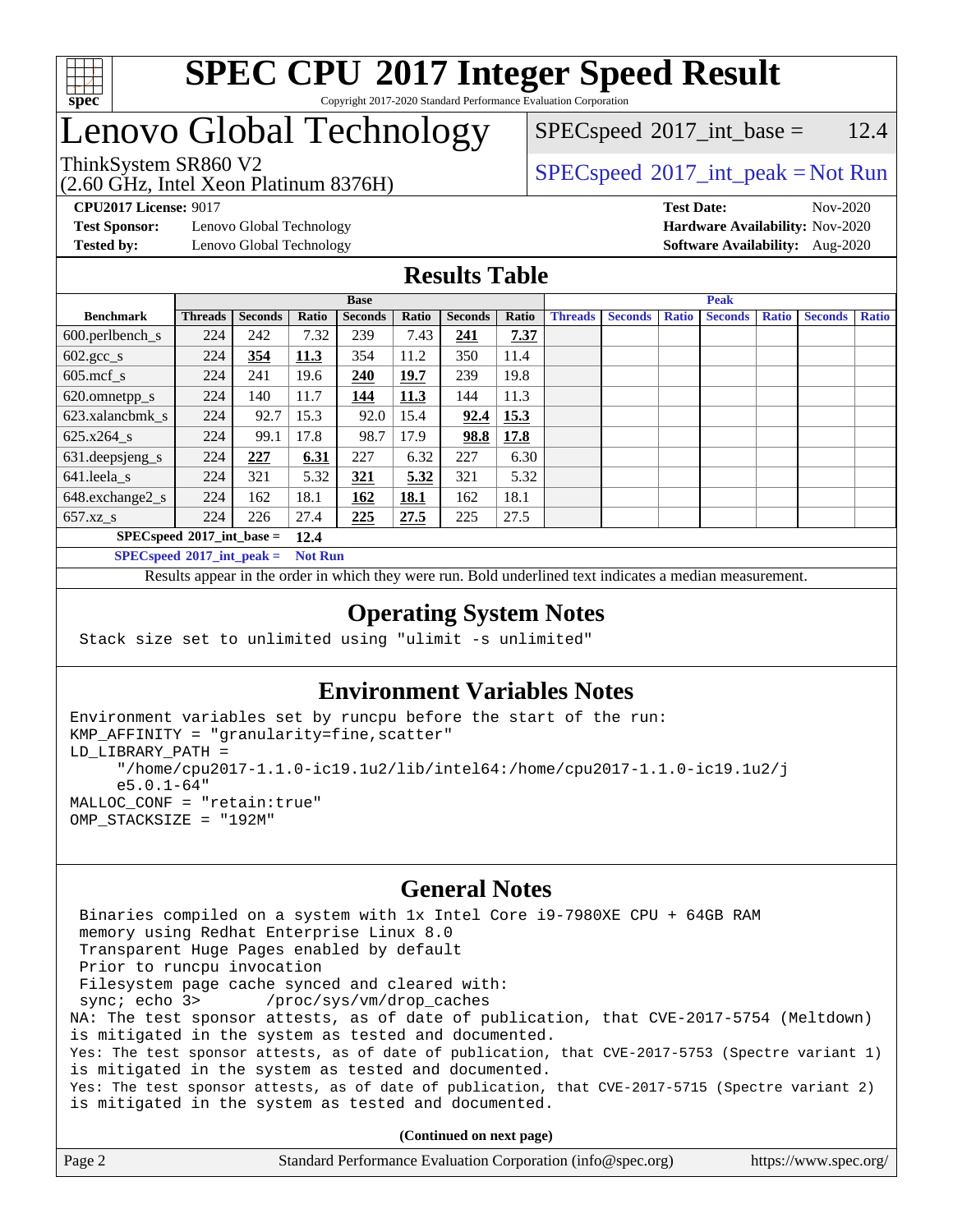

## Lenovo Global Technology

 $SPECspeed^{\circ}2017\_int\_base = 12.4$  $SPECspeed^{\circ}2017\_int\_base = 12.4$ 

(2.60 GHz, Intel Xeon Platinum 8376H)

ThinkSystem SR860 V2<br>  $\begin{array}{c} \text{SPEC speed} \textdegree 2017\_int\_peak = Not Run \end{array}$ 

**[CPU2017 License:](http://www.spec.org/auto/cpu2017/Docs/result-fields.html#CPU2017License)** 9017 **[Test Date:](http://www.spec.org/auto/cpu2017/Docs/result-fields.html#TestDate)** Nov-2020

**[Test Sponsor:](http://www.spec.org/auto/cpu2017/Docs/result-fields.html#TestSponsor)** Lenovo Global Technology **[Hardware Availability:](http://www.spec.org/auto/cpu2017/Docs/result-fields.html#HardwareAvailability)** Nov-2020 **[Tested by:](http://www.spec.org/auto/cpu2017/Docs/result-fields.html#Testedby)** Lenovo Global Technology **[Software Availability:](http://www.spec.org/auto/cpu2017/Docs/result-fields.html#SoftwareAvailability)** Aug-2020

Page 3 Standard Performance Evaluation Corporation [\(info@spec.org\)](mailto:info@spec.org) <https://www.spec.org/> **[General Notes \(Continued\)](http://www.spec.org/auto/cpu2017/Docs/result-fields.html#GeneralNotes)** jemalloc, a general purpose malloc implementation built with the RedHat Enterprise 7.5, and the system compiler gcc 4.8.5 sources available from jemalloc.net or <https://github.com/jemalloc/jemalloc/releases> **[Platform Notes](http://www.spec.org/auto/cpu2017/Docs/result-fields.html#PlatformNotes)** BIOS configuration: Choose Operating Mode set to Maximum Performance and then set it to Custom Mode MONITOR/MWAIT set to Enabled Sysinfo program /home/cpu2017-1.1.0-ic19.1u2/bin/sysinfo Rev: r6365 of 2019-08-21 295195f888a3d7edb1e6e46a485a0011 running on localhost.localdomain Fri Nov 20 09:37:21 2020 SUT (System Under Test) info as seen by some common utilities. For more information on this section, see <https://www.spec.org/cpu2017/Docs/config.html#sysinfo> From /proc/cpuinfo model name : Intel(R) Xeon(R) Platinum 8376H CPU @ 2.60GHz 4 "physical id"s (chips) 224 "processors" cores, siblings (Caution: counting these is hw and system dependent. The following excerpts from /proc/cpuinfo might not be reliable. Use with caution.) cpu cores : 28 siblings : 56 physical 0: cores 0 1 2 3 4 5 6 8 9 10 11 12 13 14 16 17 18 19 20 21 22 24 25 26 27 28 29 30 physical 1: cores 0 1 2 3 4 5 6 8 9 10 11 12 13 14 16 17 18 19 20 21 22 24 25 26 27 28 29 30 physical 2: cores 0 1 2 3 4 5 6 8 9 10 11 12 13 14 16 17 18 19 20 21 22 24 25 26 27 28 29 30 physical 3: cores 0 1 2 3 4 5 6 8 9 10 11 12 13 14 16 17 18 19 20 21 22 24 25 26 27 28 29 30 From lscpu: Architecture: x86\_64 CPU op-mode(s): 32-bit, 64-bit Byte Order: Little Endian  $CPU(s):$  224 On-line CPU(s) list: 0-223 Thread(s) per core: 2 Core(s) per socket: 28 Socket(s): 4 NUMA node(s): 4 Vendor ID: GenuineIntel **(Continued on next page)**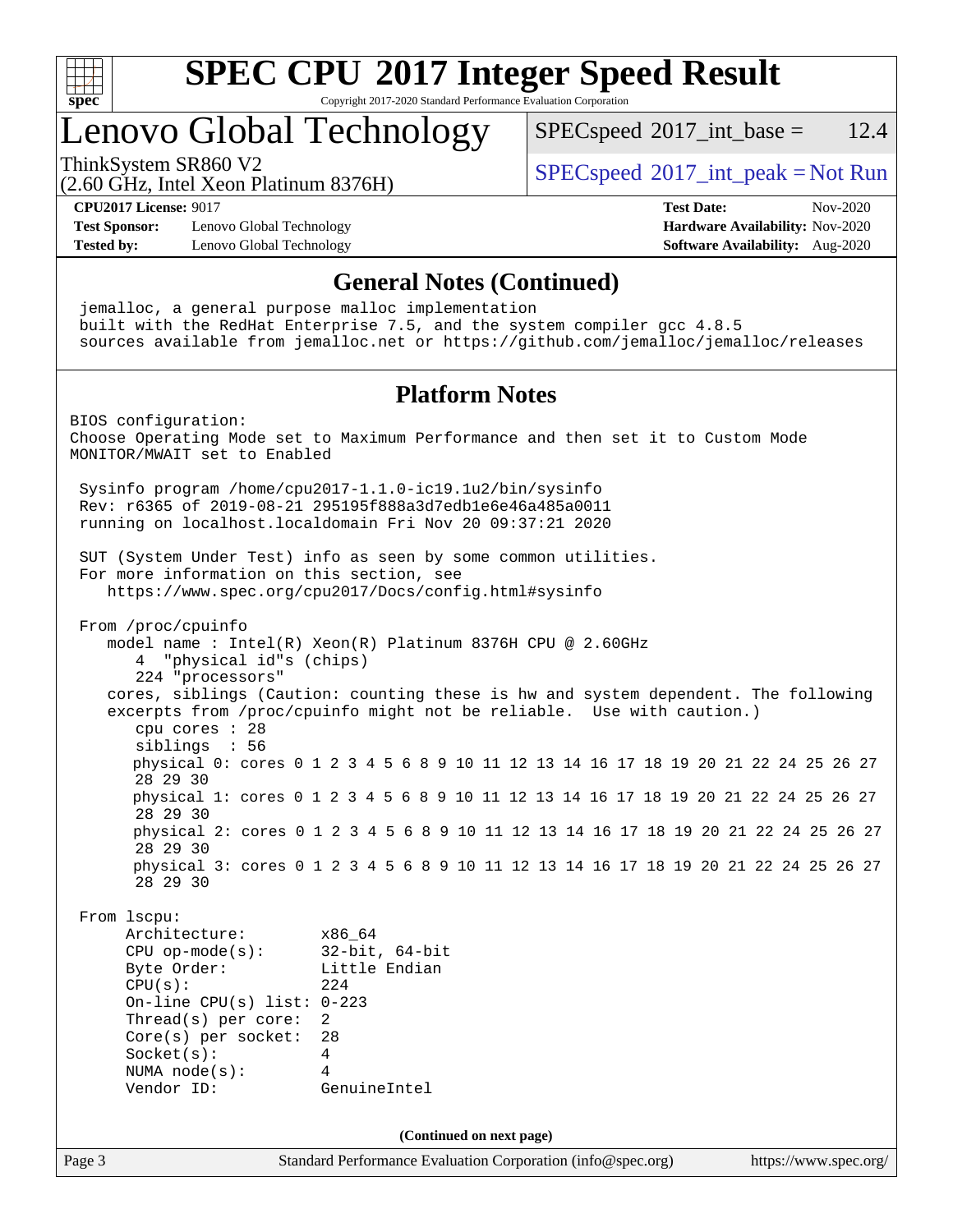

## Lenovo Global Technology

(2.60 GHz, Intel Xeon Platinum 8376H)

 $SPECspeed^{\circledcirc}2017\_int\_base = 12.4$  $SPECspeed^{\circledcirc}2017\_int\_base = 12.4$ 

ThinkSystem SR860 V2<br>  $\begin{array}{c} \text{SPEC speed} \textdegree 2017\_int\_peak = Not Run \end{array}$ 

**[Test Sponsor:](http://www.spec.org/auto/cpu2017/Docs/result-fields.html#TestSponsor)** Lenovo Global Technology **[Hardware Availability:](http://www.spec.org/auto/cpu2017/Docs/result-fields.html#HardwareAvailability)** Nov-2020 **[Tested by:](http://www.spec.org/auto/cpu2017/Docs/result-fields.html#Testedby)** Lenovo Global Technology **[Software Availability:](http://www.spec.org/auto/cpu2017/Docs/result-fields.html#SoftwareAvailability)** Aug-2020

**[CPU2017 License:](http://www.spec.org/auto/cpu2017/Docs/result-fields.html#CPU2017License)** 9017 **[Test Date:](http://www.spec.org/auto/cpu2017/Docs/result-fields.html#TestDate)** Nov-2020

#### **[Platform Notes \(Continued\)](http://www.spec.org/auto/cpu2017/Docs/result-fields.html#PlatformNotes)**

| CPU family:                         | 6                                                                                       |
|-------------------------------------|-----------------------------------------------------------------------------------------|
| Model:                              | 85                                                                                      |
| Model name:                         | $Intel(R) Xeon(R) Platinum 8376H CPU @ 2.60GHz$                                         |
| Stepping:                           | 11                                                                                      |
| CPU MHz:                            | 3893.227                                                                                |
| $CPU$ max $MHz$ :                   | 4300.0000                                                                               |
| CPU min MHz:                        | 1000.0000                                                                               |
| BogoMIPS:                           | 5200.00                                                                                 |
| Virtualization:                     | $VT - x$                                                                                |
| Lld cache:                          | 32K                                                                                     |
| Lli cache:                          | 32K                                                                                     |
| $L2$ cache:                         | 1024K                                                                                   |
| L3 cache:                           | 39424K                                                                                  |
| NUMA node0 CPU(s):                  | $0 - 27, 112 - 139$                                                                     |
| NUMA node1 CPU(s):                  | $28 - 55, 140 - 167$                                                                    |
| NUMA $node2$ $CPU(s):$              | 56-83,168-195                                                                           |
| NUMA $node3$ $CPU(s):$              | 84-111, 196-223                                                                         |
| Flaqs:                              | fpu vme de pse tsc msr pae mce cx8 apic sep mtrr pge mca cmov                           |
|                                     | pat pse36 clflush dts acpi mmx fxsr sse sse2 ss ht tm pbe syscall nx pdpelgb rdtscp     |
|                                     | lm constant_tsc art arch_perfmon pebs bts rep_good nopl xtopology nonstop_tsc cpuid     |
|                                     | aperfmperf pni pclmulqdq dtes64 monitor ds_cpl vmx smx est tm2 ssse3 sdbg fma cx16      |
|                                     | xtpr pdcm pcid dca sse4_1 sse4_2 x2apic movbe popcnt tsc_deadline_timer aes xsave       |
|                                     | avx f16c rdrand lahf_lm abm 3dnowprefetch cpuid_fault epb cat_13 cdp_13                 |
|                                     | invpcid_single intel_ppin ssbd mba ibrs ibpb stibp ibrs_enhanced tpr_shadow vnmi        |
|                                     | flexpriority ept vpid fsgsbase tsc_adjust bmil hle avx2 smep bmi2 erms invpcid rtm      |
|                                     | cqm mpx rdt_a avx512f avx512dq rdseed adx smap clflushopt clwb intel_pt avx512cd        |
|                                     | avx512bw avx512vl xsaveopt xsavec xgetbvl xsaves cqm_llc cqm_occup_llc cqm_mbm_total    |
|                                     | cqm_mbm_local avx512_bf16 dtherm ida arat pln pts pku ospke avx512_vnni md_clear        |
| flush_l1d arch_capabilities         |                                                                                         |
|                                     |                                                                                         |
| /proc/cpuinfo cache data            |                                                                                         |
| cache size $: 39424$ KB             |                                                                                         |
|                                     |                                                                                         |
|                                     | From numactl --hardware WARNING: a numactl 'node' might or might not correspond to a    |
| physical chip.                      |                                                                                         |
| $available: 4 nodes (0-3)$          |                                                                                         |
|                                     | node 0 cpus: 0 1 2 3 4 5 6 7 8 9 10 11 12 13 14 15 16 17 18 19 20 21 22 23 24 25 26 27  |
|                                     | 112 113 114 115 116 117 118 119 120 121 122 123 124 125 126 127 128 129 130 131 132 133 |
| 134 135 136 137 138 139             |                                                                                         |
| node 0 size: 386648 MB              |                                                                                         |
| node 0 free: 386385 MB              |                                                                                         |
|                                     | node 1 cpus: 28 29 30 31 32 33 34 35 36 37 38 39 40 41 42 43 44 45 46 47 48 49 50 51 52 |
|                                     | 53 54 55 140 141 142 143 144 145 146 147 148 149 150 151 152 153 154 155 156 157 158    |
| 159 160 161 162 163 164 165 166 167 |                                                                                         |
| node 1 size: 387032 MB              |                                                                                         |
| node 1 free: 386302 MB              |                                                                                         |
|                                     |                                                                                         |

node 2 cpus: 56 57 58 59 60 61 62 63 64 65 66 67 68 69 70 71 72 73 74 75 76 77 78 79 80

**(Continued on next page)**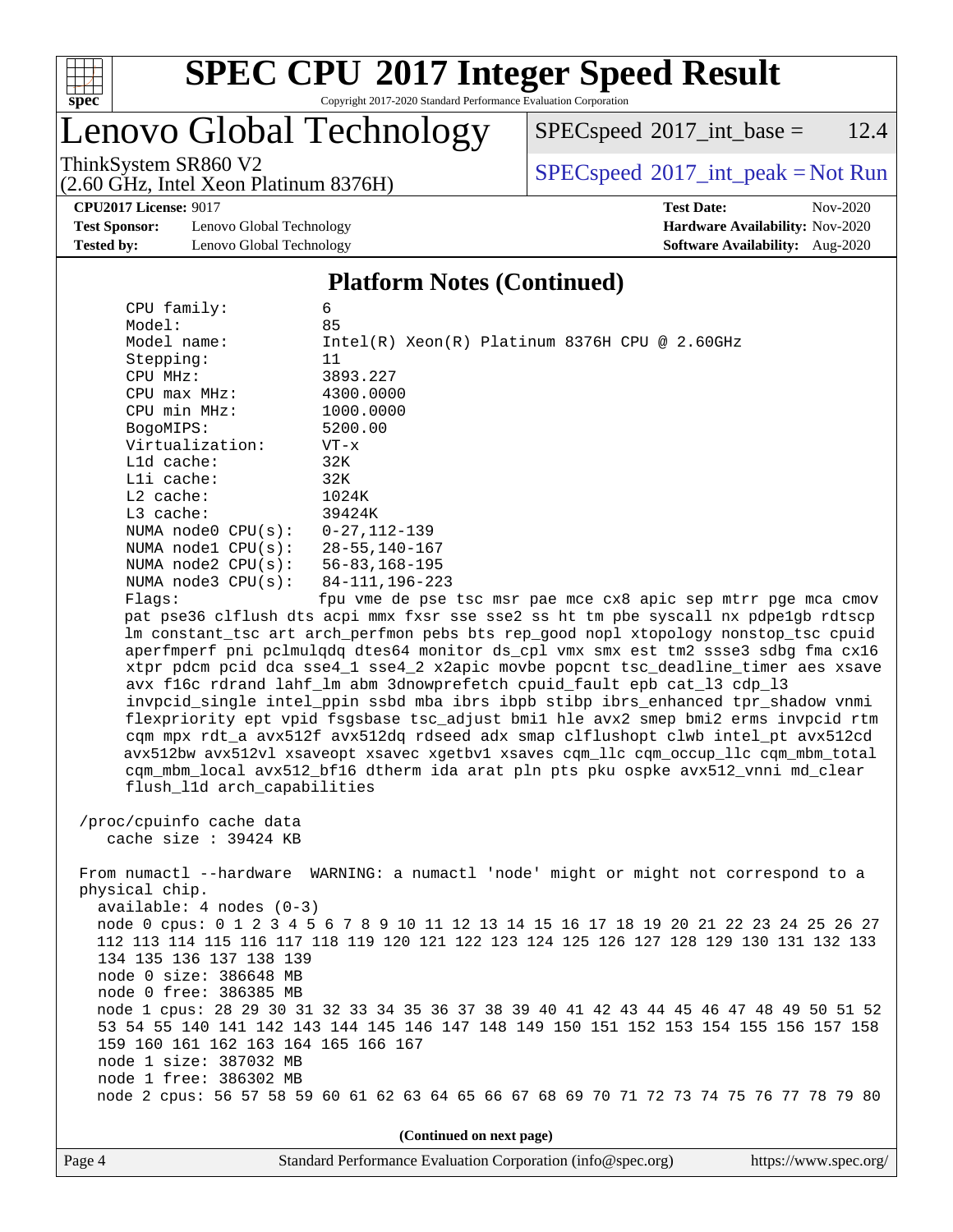

# **[SPEC CPU](http://www.spec.org/auto/cpu2017/Docs/result-fields.html#SPECCPU2017IntegerSpeedResult)[2017 Integer Speed Result](http://www.spec.org/auto/cpu2017/Docs/result-fields.html#SPECCPU2017IntegerSpeedResult)**

Copyright 2017-2020 Standard Performance Evaluation Corporation

Lenovo Global Technology

 $SPECspeed^{\circ}2017\_int\_base = 12.4$  $SPECspeed^{\circ}2017\_int\_base = 12.4$ 

(2.60 GHz, Intel Xeon Platinum 8376H)

ThinkSystem SR860 V2<br>  $\begin{array}{c} \text{SPEC speed} \textdegree 2017\_int\_peak = Not Run \end{array}$ 

**[CPU2017 License:](http://www.spec.org/auto/cpu2017/Docs/result-fields.html#CPU2017License)** 9017 **[Test Date:](http://www.spec.org/auto/cpu2017/Docs/result-fields.html#TestDate)** Nov-2020

**[Test Sponsor:](http://www.spec.org/auto/cpu2017/Docs/result-fields.html#TestSponsor)** Lenovo Global Technology **[Hardware Availability:](http://www.spec.org/auto/cpu2017/Docs/result-fields.html#HardwareAvailability)** Nov-2020 **[Tested by:](http://www.spec.org/auto/cpu2017/Docs/result-fields.html#Testedby)** Lenovo Global Technology **[Software Availability:](http://www.spec.org/auto/cpu2017/Docs/result-fields.html#SoftwareAvailability)** Aug-2020

#### **[Platform Notes \(Continued\)](http://www.spec.org/auto/cpu2017/Docs/result-fields.html#PlatformNotes)**

 81 82 83 168 169 170 171 172 173 174 175 176 177 178 179 180 181 182 183 184 185 186 187 188 189 190 191 192 193 194 195 node 2 size: 387059 MB node 2 free: 386549 MB node 3 cpus: 84 85 86 87 88 89 90 91 92 93 94 95 96 97 98 99 100 101 102 103 104 105 106 107 108 109 110 111 196 197 198 199 200 201 202 203 204 205 206 207 208 209 210 211 212 213 214 215 216 217 218 219 220 221 222 223 node 3 size: 387057 MB node 3 free: 386785 MB node distances: node 0 1 2 3 0: 10 20 20 20 1: 20 10 20 20 2: 20 20 10 20 3: 20 20 20 10 From /proc/meminfo MemTotal: 1584945324 kB HugePages\_Total: 0 Hugepagesize: 2048 kB From /etc/\*release\* /etc/\*version\* os-release: NAME="Red Hat Enterprise Linux" VERSION="8.2 (Ootpa)" ID="rhel" ID\_LIKE="fedora" VERSION\_ID="8.2" PLATFORM\_ID="platform:el8" PRETTY\_NAME="Red Hat Enterprise Linux 8.2 (Ootpa)" ANSI\_COLOR="0;31" redhat-release: Red Hat Enterprise Linux release 8.2 (Ootpa) system-release: Red Hat Enterprise Linux release 8.2 (Ootpa) system-release-cpe: cpe:/o:redhat:enterprise\_linux:8.2:ga uname -a: Linux localhost.localdomain 4.18.0-193.el8.x86\_64 #1 SMP Fri Mar 27 14:35:58 UTC 2020 x86\_64 x86\_64 x86\_64 GNU/Linux Kernel self-reported vulnerability status: itlb multihit: Not affected CVE-2018-3620 (L1 Terminal Fault): Not affected Microarchitectural Data Sampling: Not affected CVE-2017-5754 (Meltdown): Not affected CVE-2018-3639 (Speculative Store Bypass): Mitigation: Speculative Store Bypass disabled via prctl and seccomp **(Continued on next page)**

Page 5 Standard Performance Evaluation Corporation [\(info@spec.org\)](mailto:info@spec.org) <https://www.spec.org/>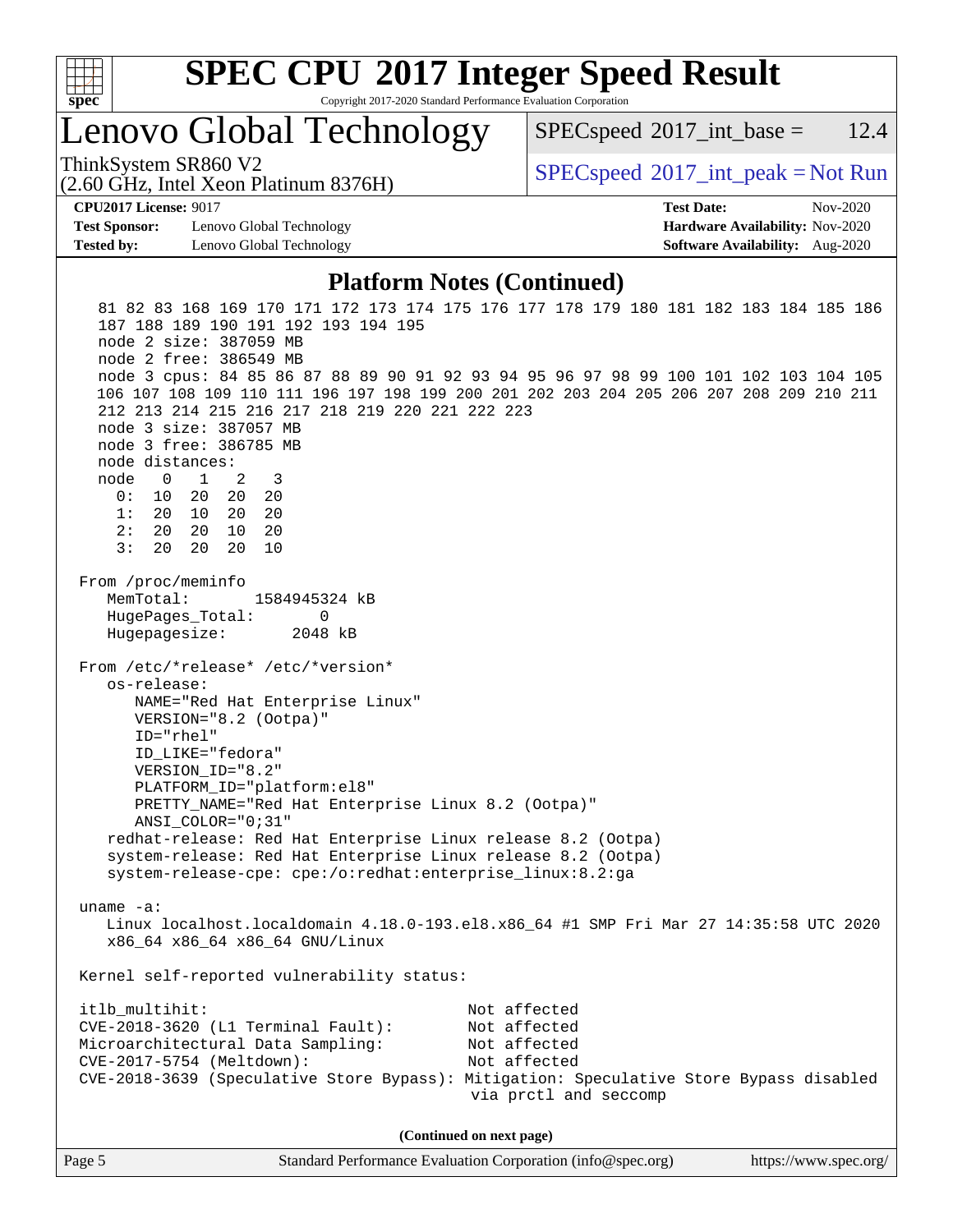

## Lenovo Global Technology

 $SPECspeed^{\circ}2017\_int\_base = 12.4$  $SPECspeed^{\circ}2017\_int\_base = 12.4$ 

(2.60 GHz, Intel Xeon Platinum 8376H)

ThinkSystem SR860 V2<br>  $\begin{array}{c} \text{SPEC speed} \textdegree 2017\_int\_peak = Not Run \end{array}$ 

**[Test Sponsor:](http://www.spec.org/auto/cpu2017/Docs/result-fields.html#TestSponsor)** Lenovo Global Technology **[Hardware Availability:](http://www.spec.org/auto/cpu2017/Docs/result-fields.html#HardwareAvailability)** Nov-2020 **[Tested by:](http://www.spec.org/auto/cpu2017/Docs/result-fields.html#Testedby)** Lenovo Global Technology **[Software Availability:](http://www.spec.org/auto/cpu2017/Docs/result-fields.html#SoftwareAvailability)** Aug-2020

**[CPU2017 License:](http://www.spec.org/auto/cpu2017/Docs/result-fields.html#CPU2017License)** 9017 **[Test Date:](http://www.spec.org/auto/cpu2017/Docs/result-fields.html#TestDate)** Nov-2020

#### **[Platform Notes \(Continued\)](http://www.spec.org/auto/cpu2017/Docs/result-fields.html#PlatformNotes)**

 CVE-2017-5753 (Spectre variant 1): Mitigation: usercopy/swapgs barriers and \_\_user pointer sanitization CVE-2017-5715 (Spectre variant 2): Mitigation: Enhanced IBRS, IBPB: conditional, RSB filling tsx\_async\_abort: Not affected run-level 3 Nov 20 09:33 SPEC is set to: /home/cpu2017-1.1.0-ic19.1u2 Filesystem Type Size Used Avail Use% Mounted on /dev/sda4 xfs 839G 23G 816G 3% /home From /sys/devices/virtual/dmi/id BIOS: Lenovo M5E107H-1.00 10/18/2020 Vendor: Lenovo Product: ThinkSystem SR860 V2 Product Family: ThinkSystem Serial: none Additional information from dmidecode follows. WARNING: Use caution when you interpret this section. The 'dmidecode' program reads system data which is "intended to allow hardware to be accurately determined", but the intent may not be met, as there are

 frequent changes to hardware, firmware, and the "DMTF SMBIOS" standard. Memory: 48x Samsung M393A4K40DB3-CWE 32 GB 2 rank 3200

(End of data from sysinfo program)

### **[Compiler Version Notes](http://www.spec.org/auto/cpu2017/Docs/result-fields.html#CompilerVersionNotes)**

Page 6 Standard Performance Evaluation Corporation [\(info@spec.org\)](mailto:info@spec.org) <https://www.spec.org/> ============================================================================== C | 600.perlbench\_s(base) 602.gcc\_s(base) 605.mcf\_s(base) | 625.x264\_s(base) 657.xz\_s(base) ------------------------------------------------------------------------------ Intel(R) C Compiler for applications running on  $Intel(R) 64$ , Version 19.1.2.275 Build 20200604 Copyright (C) 1985-2020 Intel Corporation. All rights reserved. ------------------------------------------------------------------------------ ============================================================================== C++ | 620.omnetpp\_s(base) 623.xalancbmk\_s(base) 631.deepsjeng\_s(base) | 641.leela\_s(base) ------------------------------------------------------------------------------ Intel(R) C++ Compiler for applications running on Intel(R) 64, Version 19.1.2.275 Build 20200604 Copyright (C) 1985-2020 Intel Corporation. All rights reserved. **(Continued on next page)**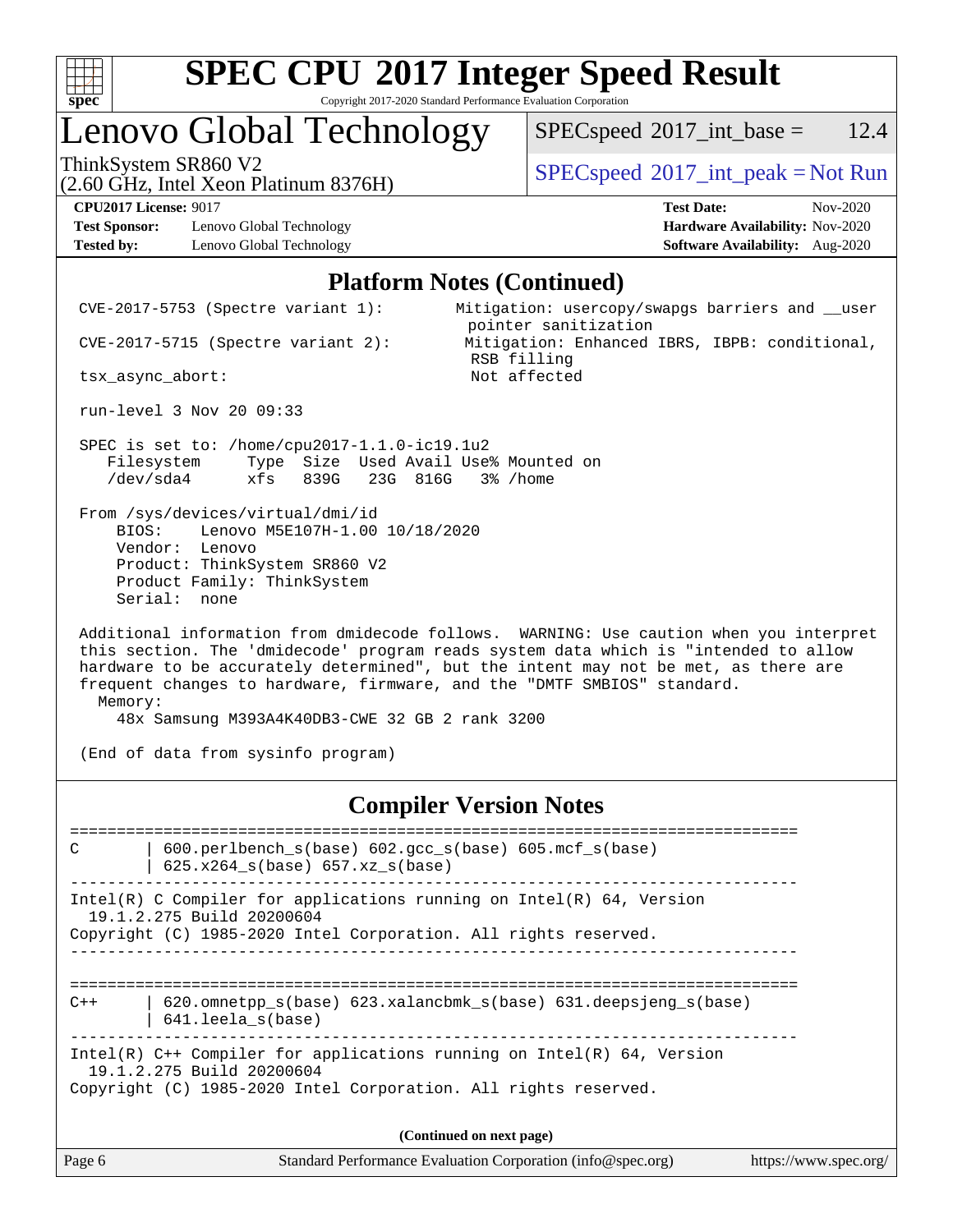

## Lenovo Global Technology

 $SPECspeed^{\circ}2017\_int\_base = 12.4$  $SPECspeed^{\circ}2017\_int\_base = 12.4$ 

(2.60 GHz, Intel Xeon Platinum 8376H)

ThinkSystem SR860 V2  $SPEC speed^{\circ}2017\_int\_peak = Not Run$ 

**[Test Sponsor:](http://www.spec.org/auto/cpu2017/Docs/result-fields.html#TestSponsor)** Lenovo Global Technology **[Hardware Availability:](http://www.spec.org/auto/cpu2017/Docs/result-fields.html#HardwareAvailability)** Nov-2020 **[Tested by:](http://www.spec.org/auto/cpu2017/Docs/result-fields.html#Testedby)** Lenovo Global Technology **[Software Availability:](http://www.spec.org/auto/cpu2017/Docs/result-fields.html#SoftwareAvailability)** Aug-2020

**[CPU2017 License:](http://www.spec.org/auto/cpu2017/Docs/result-fields.html#CPU2017License)** 9017 **[Test Date:](http://www.spec.org/auto/cpu2017/Docs/result-fields.html#TestDate)** Nov-2020

## **[Compiler Version Notes \(Continued\)](http://www.spec.org/auto/cpu2017/Docs/result-fields.html#CompilerVersionNotes)**

------------------------------------------------------------------------------

Fortran | 648.exchange2\_s(base)

------------------------------------------------------------------------------ Intel(R) Fortran Intel(R) 64 Compiler for applications running on Intel(R) 64, Version 19.1.2.275 Build 20200623 Copyright (C) 1985-2020 Intel Corporation. All rights reserved.

==============================================================================

------------------------------------------------------------------------------

## **[Base Compiler Invocation](http://www.spec.org/auto/cpu2017/Docs/result-fields.html#BaseCompilerInvocation)**

[C benchmarks](http://www.spec.org/auto/cpu2017/Docs/result-fields.html#Cbenchmarks):

[icc](http://www.spec.org/cpu2017/results/res2020q4/cpu2017-20201123-24474.flags.html#user_CCbase_intel_icc_66fc1ee009f7361af1fbd72ca7dcefbb700085f36577c54f309893dd4ec40d12360134090235512931783d35fd58c0460139e722d5067c5574d8eaf2b3e37e92)

[C++ benchmarks:](http://www.spec.org/auto/cpu2017/Docs/result-fields.html#CXXbenchmarks) [icpc](http://www.spec.org/cpu2017/results/res2020q4/cpu2017-20201123-24474.flags.html#user_CXXbase_intel_icpc_c510b6838c7f56d33e37e94d029a35b4a7bccf4766a728ee175e80a419847e808290a9b78be685c44ab727ea267ec2f070ec5dc83b407c0218cded6866a35d07)

[Fortran benchmarks](http://www.spec.org/auto/cpu2017/Docs/result-fields.html#Fortranbenchmarks): [ifort](http://www.spec.org/cpu2017/results/res2020q4/cpu2017-20201123-24474.flags.html#user_FCbase_intel_ifort_8111460550e3ca792625aed983ce982f94888b8b503583aa7ba2b8303487b4d8a21a13e7191a45c5fd58ff318f48f9492884d4413fa793fd88dd292cad7027ca)

## **[Base Portability Flags](http://www.spec.org/auto/cpu2017/Docs/result-fields.html#BasePortabilityFlags)**

 600.perlbench\_s: [-DSPEC\\_LP64](http://www.spec.org/cpu2017/results/res2020q4/cpu2017-20201123-24474.flags.html#b600.perlbench_s_basePORTABILITY_DSPEC_LP64) [-DSPEC\\_LINUX\\_X64](http://www.spec.org/cpu2017/results/res2020q4/cpu2017-20201123-24474.flags.html#b600.perlbench_s_baseCPORTABILITY_DSPEC_LINUX_X64) 602.gcc\_s: [-DSPEC\\_LP64](http://www.spec.org/cpu2017/results/res2020q4/cpu2017-20201123-24474.flags.html#suite_basePORTABILITY602_gcc_s_DSPEC_LP64) 605.mcf\_s: [-DSPEC\\_LP64](http://www.spec.org/cpu2017/results/res2020q4/cpu2017-20201123-24474.flags.html#suite_basePORTABILITY605_mcf_s_DSPEC_LP64) 620.omnetpp\_s: [-DSPEC\\_LP64](http://www.spec.org/cpu2017/results/res2020q4/cpu2017-20201123-24474.flags.html#suite_basePORTABILITY620_omnetpp_s_DSPEC_LP64) 623.xalancbmk\_s: [-DSPEC\\_LP64](http://www.spec.org/cpu2017/results/res2020q4/cpu2017-20201123-24474.flags.html#suite_basePORTABILITY623_xalancbmk_s_DSPEC_LP64) [-DSPEC\\_LINUX](http://www.spec.org/cpu2017/results/res2020q4/cpu2017-20201123-24474.flags.html#b623.xalancbmk_s_baseCXXPORTABILITY_DSPEC_LINUX) 625.x264\_s: [-DSPEC\\_LP64](http://www.spec.org/cpu2017/results/res2020q4/cpu2017-20201123-24474.flags.html#suite_basePORTABILITY625_x264_s_DSPEC_LP64) 631.deepsjeng\_s: [-DSPEC\\_LP64](http://www.spec.org/cpu2017/results/res2020q4/cpu2017-20201123-24474.flags.html#suite_basePORTABILITY631_deepsjeng_s_DSPEC_LP64) 641.leela\_s: [-DSPEC\\_LP64](http://www.spec.org/cpu2017/results/res2020q4/cpu2017-20201123-24474.flags.html#suite_basePORTABILITY641_leela_s_DSPEC_LP64) 648.exchange2\_s: [-DSPEC\\_LP64](http://www.spec.org/cpu2017/results/res2020q4/cpu2017-20201123-24474.flags.html#suite_basePORTABILITY648_exchange2_s_DSPEC_LP64) 657.xz\_s: [-DSPEC\\_LP64](http://www.spec.org/cpu2017/results/res2020q4/cpu2017-20201123-24474.flags.html#suite_basePORTABILITY657_xz_s_DSPEC_LP64)

## **[Base Optimization Flags](http://www.spec.org/auto/cpu2017/Docs/result-fields.html#BaseOptimizationFlags)**

[C benchmarks](http://www.spec.org/auto/cpu2017/Docs/result-fields.html#Cbenchmarks):

[-m64](http://www.spec.org/cpu2017/results/res2020q4/cpu2017-20201123-24474.flags.html#user_CCbase_m64-icc) [-qnextgen](http://www.spec.org/cpu2017/results/res2020q4/cpu2017-20201123-24474.flags.html#user_CCbase_f-qnextgen) [-std=c11](http://www.spec.org/cpu2017/results/res2020q4/cpu2017-20201123-24474.flags.html#user_CCbase_std-icc-std_0e1c27790398a4642dfca32ffe6c27b5796f9c2d2676156f2e42c9c44eaad0c049b1cdb667a270c34d979996257aeb8fc440bfb01818dbc9357bd9d174cb8524) [-Wl,-plugin-opt=-x86-branches-within-32B-boundaries](http://www.spec.org/cpu2017/results/res2020q4/cpu2017-20201123-24474.flags.html#user_CCbase_f-x86-branches-within-32B-boundaries_0098b4e4317ae60947b7b728078a624952a08ac37a3c797dfb4ffeb399e0c61a9dd0f2f44ce917e9361fb9076ccb15e7824594512dd315205382d84209e912f3) [-Wl,-z,muldefs](http://www.spec.org/cpu2017/results/res2020q4/cpu2017-20201123-24474.flags.html#user_CCbase_link_force_multiple1_b4cbdb97b34bdee9ceefcfe54f4c8ea74255f0b02a4b23e853cdb0e18eb4525ac79b5a88067c842dd0ee6996c24547a27a4b99331201badda8798ef8a743f577) [-xCORE-AVX512](http://www.spec.org/cpu2017/results/res2020q4/cpu2017-20201123-24474.flags.html#user_CCbase_f-xCORE-AVX512) [-O3](http://www.spec.org/cpu2017/results/res2020q4/cpu2017-20201123-24474.flags.html#user_CCbase_f-O3) [-ffast-math](http://www.spec.org/cpu2017/results/res2020q4/cpu2017-20201123-24474.flags.html#user_CCbase_f-ffast-math) [-flto](http://www.spec.org/cpu2017/results/res2020q4/cpu2017-20201123-24474.flags.html#user_CCbase_f-flto) [-mfpmath=sse](http://www.spec.org/cpu2017/results/res2020q4/cpu2017-20201123-24474.flags.html#user_CCbase_f-mfpmath_70eb8fac26bde974f8ab713bc9086c5621c0b8d2f6c86f38af0bd7062540daf19db5f3a066d8c6684be05d84c9b6322eb3b5be6619d967835195b93d6c02afa1) [-funroll-loops](http://www.spec.org/cpu2017/results/res2020q4/cpu2017-20201123-24474.flags.html#user_CCbase_f-funroll-loops) [-qopt-mem-layout-trans=4](http://www.spec.org/cpu2017/results/res2020q4/cpu2017-20201123-24474.flags.html#user_CCbase_f-qopt-mem-layout-trans_fa39e755916c150a61361b7846f310bcdf6f04e385ef281cadf3647acec3f0ae266d1a1d22d972a7087a248fd4e6ca390a3634700869573d231a252c784941a8) [-fopenmp](http://www.spec.org/cpu2017/results/res2020q4/cpu2017-20201123-24474.flags.html#user_CCbase_fopenmp_5aa2e47ce4f2ef030ba5d12d5a7a9c4e57167333d78243fcadb80b48d5abb78ff19333f8478e0b2a41e63049eb285965c145ccab7b93db7d0c4d59e4dc6f5591) [-DSPEC\\_OPENMP](http://www.spec.org/cpu2017/results/res2020q4/cpu2017-20201123-24474.flags.html#suite_CCbase_DSPEC_OPENMP)

**(Continued on next page)**

Page 7 Standard Performance Evaluation Corporation [\(info@spec.org\)](mailto:info@spec.org) <https://www.spec.org/>